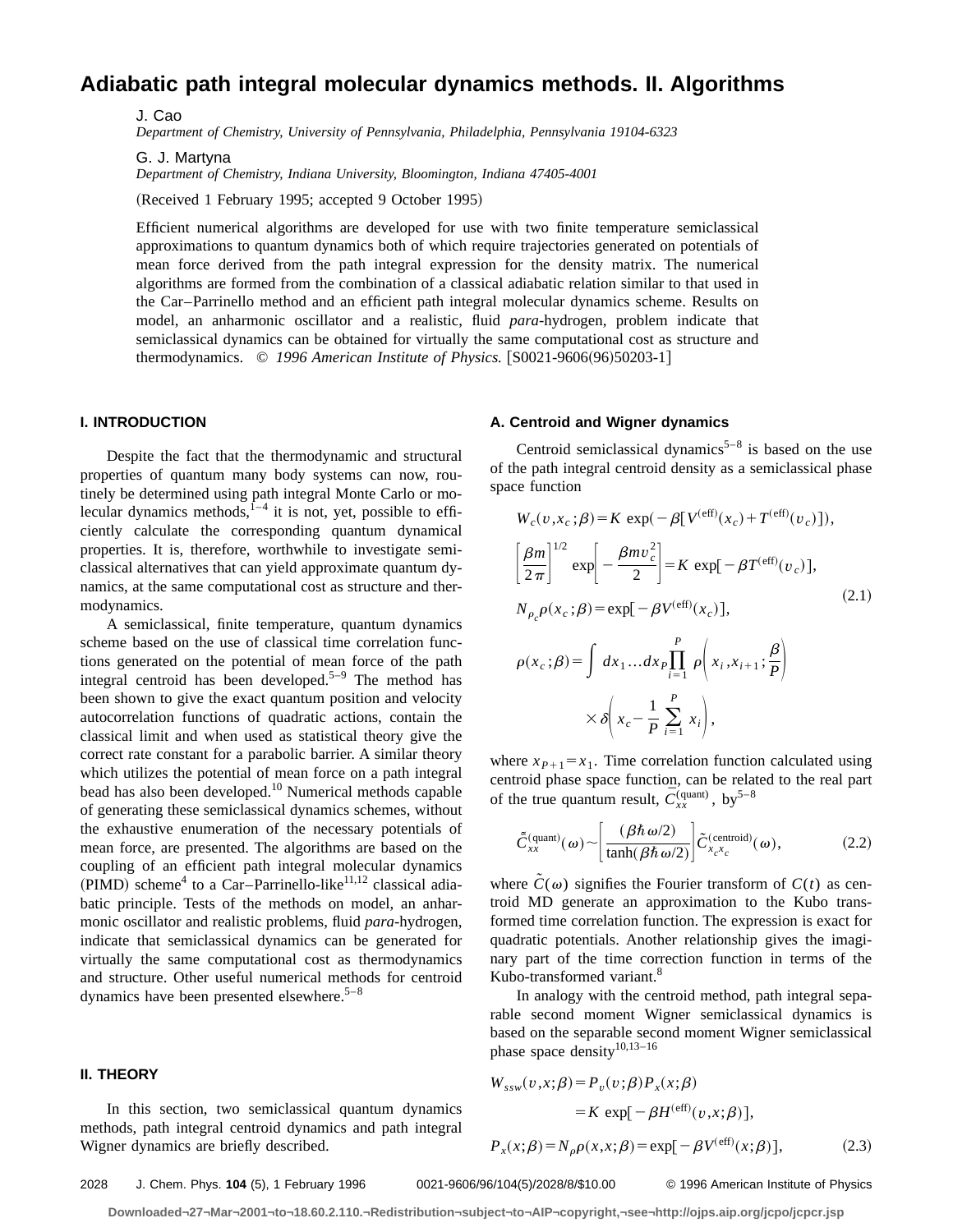$$
P_v(v;\beta) = \frac{1}{N_\rho} \left[ \frac{\beta m^{(\text{eff})}(\beta)}{2\pi} \right]^{1/2} \exp \left[ -\frac{\beta m^{(\text{eff})}(\beta) v^2}{2} \right],
$$
  

$$
m^{(\text{eff})}(\beta) = \frac{m}{2\beta T},
$$

where  $\overline{T}$  is the average kinetic energy. The semiclassical Hamiltonian,  $H^{(eff)}(v,x;\beta)$ , can be used to generate semiclassical correlation functions which are exact for quadratic problems. Note, in many body systems, the effective masses,  $m^{(eff)}(\beta)$ , must be introduced in an appropriate set of normal modes.<sup>10</sup> This is problematic in a quantum liquid where a fixed set of normal modes does not exist and the method will be shown to fail.

A higher order approximation, path integral nonseparable Wigner semiclassical dynamics is based on a nonseparable Wigner semiclassical phase space density<sup>10</sup>

$$
W_{nW}(v,\bar{x};\beta) = K \exp\bigg(-\beta \bigg[\frac{m^{(\text{eff})}(\bar{x};\beta)v^2}{2} + V^{(\text{eff})}(\bar{x};\beta)\bigg]\bigg),
$$

 $exp[-\beta V^{(eff)}(x;\beta)] = N_{\rho}(x)\rho(x,x;\beta),$ 

$$
N_{\rho}(x) = \left[\frac{m^2}{2\pi\hbar^2 \beta m^{(\text{eff})}(x;\beta)}\right]^{-1/2},
$$
\n(2.4)

$$
[m^{(\text{eff})}(x,\beta)]^{-1} = \frac{2\beta}{m} T^{(\text{loc})}(x;\beta),
$$
  
\n
$$
T^{(\text{loc})}(x;\beta) = -\frac{\hbar^2}{8m\rho(x,x;\beta)} \left[ \frac{\partial^2 \rho(x,x';\beta)}{\partial x^2} - 2 \frac{\partial^2 \rho(x,x';\beta)}{\partial x \partial x'} + \frac{\partial^2 \rho(x,x';\beta)}{\partial (x')^2} \right]_{\lim x = x'}
$$
  
\n
$$
T^{(\text{loc})}(x_1,\beta) = \frac{\int dx_2 \cdots \int dx_P [\Pi_i \rho(x_i,x_{i+1};\beta/P)] T^{(\text{est})}(X,\beta)}{\int dx_2 \cdots \int dx_P [\Pi_i \rho(x_i,x_{i+1};\beta/P)]},
$$
  
\n
$$
T^{(\text{est})}(X;\beta) = \frac{1}{2\beta} + \frac{\hbar^2 \beta}{\delta m P} \sum_{k=1}^P \left[ 1 - \frac{2(k-1)}{P} \right]^2 \frac{\partial^2 v(x_k)}{\partial x_k^2} - \frac{\hbar^2 \beta^2}{8m} \left[ \frac{i}{P} \sum_{k=2}^P \left[ 1 - \frac{2(k-1)}{P} \right]^2 \frac{\partial V(x_k)}{\partial x_k} \right]^2,
$$

where  $x_{P+1} = x_1$ . It is more difficult to use than the separable second moment approximation because the associated equations of motion

$$
\begin{split} \dot{x} &= v \left( \frac{m^{\text{(eff)}}(x;\beta)}{\bar{m}^{\text{(eff)}}(\beta)} \right), \\ \dot{v} &= \frac{F^{\text{(eff)}}(x;\beta)}{\bar{m}^{\text{(eff)}}(\beta)} - \left( \frac{m^{\text{(eff)}}(x;\beta)v^2}{2\bar{m}^{\text{(eff)}}(\beta)} \right) \frac{d \, \log[m^{\text{(eff)}}(x;\beta)]}{dx}, \end{split} \tag{2.5}
$$

where

$$
\bar{m}^{(\text{eff})}(\beta) = \left[\frac{m\langle m^{(\text{eff})}(x,\beta)\rangle}{2\beta\bar{T}}\right]^{1/2},\tag{2.6}
$$

do not lend themselves to a straightforward application of an adiabatic dynamics method (see below). In one dimension, it is straight forward to enumerate  $m^{(eff)}(x;\beta)$ , and apply an adiabatic dynamics method. However, in a realistic system such as a quantum liquid, the position dependent effective mass is a tensor that must be generated on the fly. Efficient numerical methods capable of handling this situation are currently being developed.

# **III. NUMERICAL METHODS**

The different semiclassical dynamics methods described above, centroid and Wigner, require the motion of a variable on a true quantum mechanical potential of mean force. The adiabatic path integral centroid and path integral (separable) Wigner molecular dynamics methods (ACPIMD and ASW-PIMD) capable for generating this dynamics are formed by the combination of an efficient path integral molecular dynamics method  $(PIMD)^4$  and a classical adiabatic principle. The basic PIMD method, the adiabatic principle and their combination which defines ACPIMD and ASWPIMD are described below.

## **A. PIMD**

In order to derive a path integral molecular dynamics algorithm, the discrete path integral expression for the canonical partition function,  $Q,$ <sup>17–20</sup> is written in the form of a *fictitious* phase space integral by introducing *P* momenta with arbitrary mass,  $m_c$ ,  $^{11,21}$  conjugate to the coordinates

$$
Q = f(m, m_c, \beta, P) \int dx_1 ... dx_P \int dp_1 ... dp_P
$$
  
\n
$$
\times \exp\left(-\beta \sum_{i=1}^P \left[\frac{p_i^2}{2m_c} + \frac{mP}{2\hbar^2 \beta^2} (x_i - x_{i+1})^2 + \frac{1}{P} V(x_i)\right]\right),
$$
\n(3.1)

where  $f(m,m_c,\beta,P)$  represents the overall normalization. The effective classical Hamiltonian associated with this partition function,

$$
H = \sum_{i=1}^{P} \left[ \frac{p_i^2}{2m_c} + \frac{1}{2} m \omega_p^2 (x_i - x_{i+1})^2 + \frac{1}{P} V(x_i) \right],
$$
  
\n
$$
\omega_P \equiv \frac{\sqrt{P}}{\beta \hbar},
$$
\n(3.2)

can be used to define a molecular dynamics sampling tool.

Path integrals are notoriously difficult to evaluate using molecular dynamics  $(MD)$  methods.<sup>1</sup> The stiff harmonic terms or bonds present in the classical Hamiltonian, Eq.  $(3.2)$ , give rise to a nonergodic dynamics, a MD time step that decreases as the square root of the number discretizations,  $P^{1/2}$ , and a slow sampling of the available phase space due to the wide range of normal mode frequencies (associated with the bonds). These problems can be overcome through the combination of several methods.4,22–24 The massive Nosé-Hoover chain canonical dynamics method gives

#### J. Chem. Phys., Vol. 104, No. 5, 1 February 1996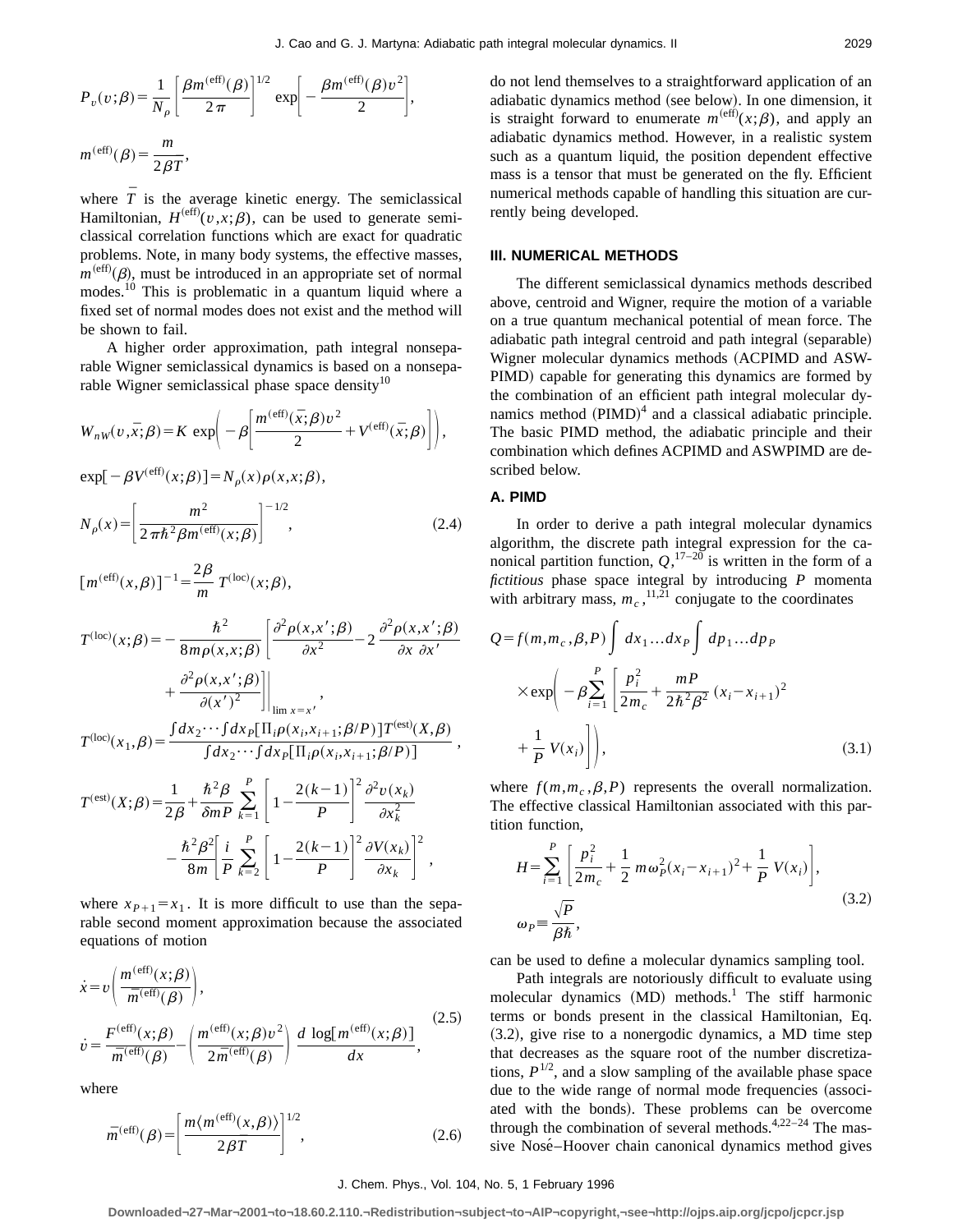an ergodic canonical dynamics, multiple time step integration eliminates the  $P^{1/2}$  dependence of the time step and a noncanonical transformation of variables places the normal modes on the same frequency scale. The coupling of the massive Nosé-Hoover chain canonical dynamics method<sup>4,22,23</sup> (one Nosé–Hoover chain per degree of freedom) to multiple time integration<sup>24</sup> is discussed, in detail, elsewhere.<sup>4</sup> The appropriate variable changes are reviewed below.

There are two variables transformations of interest here. The first transformation, useful in centroid dynamics, is to the set of normal modes  $(P \text{ even})^{25}$ 

$$
x_n = \sum_{k=1}^P a_k \exp\left[\frac{2\pi i(n-1)(k-1)}{P}\right],
$$
 (3.3)

where  $a_1 = \text{Re}(a_1)$ ,  $a_{(P+2)/2} = \text{Re}(a_{(P+2)/2})$ ,  $a_{P-k+2} = a_k^*$ and

$$
u_1 = a_1; \quad u_P = a_{(P+2)/2},
$$
  
\n
$$
u_{2k-2} = \text{Re}(a_k); \quad u_{2k-1} = \text{Im}(a_k)
$$
\n(3.4)

define the  $P$  independent variables.<sup>5–8</sup> The associated classical Hamiltonian is

$$
H = \sum_{i=1}^{P} \left[ \frac{p_{u_i}^2}{2m_{u_i}} + \frac{1}{2} m \omega_P^2 \lambda_i u_i^2 + \frac{1}{P} V(x_i(\mathbf{u})) \right],
$$
  
\n
$$
\lambda_1 = 0; \quad \lambda_P = 4P,
$$
  
\n
$$
\lambda_{2k-1} = \lambda_{2k-2} = 4P \left[ 1 - \cos \left( \frac{2\pi(k-1)}{P} \right) \right].
$$
\n(3.5)

(This is only equivalent to Fourier path integrals in the  $P = \infty$ ) limit.<sup>26</sup>) The transformation is noncanonical because the masses, the  $m_{u_i}$  are chosen to be  $\{m_{u_1} = m, m_{u_k} = m\lambda_c^2 \lambda_k\}$  so that all the modes have the same frequency. Fast Fourier transforms (FFTs) can be used to switch back and forth between the Cartesian and normal mode coordinates as well as to generate the forces on the normal modes from the forces on the Cartesian variables (see the Appendix). One is not necessarily restricted to  $P=2^n$  as modern FFT packages will, in general, contain efficient  $P = 2^n 3^m 5^l$  radix methods.

The second transformation, useful in path integral separable second moment Wigner dynamics, is to the staging  $coordinates, <sup>2,4</sup>$ 

$$
u_1 = x_1
$$
,  $u_k = x_k - x_k^*$ ,  $x_k^* = \frac{(k-1)x_{k+1} + x_1}{k}$ . (3.6)

The inverse transformation is

$$
x_1 = u_1, \quad x_k = u_k + \frac{k-1}{k} x_{k+1} + \frac{1}{k} x_1.
$$
 (3.7)

Here, the associated classical Hamiltonian is

$$
H = \sum_{i=1}^{P} \frac{p_{u_i}^2}{2m_{u_i}} + \sum_{k=2}^{P} \frac{1}{2} m_k \omega_p^2 u_k^2 + \frac{1}{P} \sum_{i=1}^{P} V(x_i(u)),
$$
  

$$
m_k = m \left( \frac{k}{k-1} \right),
$$
 (3.8)

where the masses,  $\{m_{u_1} = m/(2\beta \bar{T}), m_{u_k} = \gamma_s^2 m_k\}$ , are again, chosen to give all the modes the same frequency. For simplicity  $u_1$  will be referred to as "the" staging bead and the other  $u_k$  as the staging modes. More general staging transformations and the method of application (the analog of the Appendix) are presented elsewhere. $4$  The forward and backward staging transformations are very fast because of their simple recursive nature. Note, the staging Hamiltonian is invariant to a cyclic relabeling of the Cartesian positions,  $x_i \rightarrow x_{i+L}$  where  $i+L=i+L-P$  if  $i+l>P$ , although the transform alters the specific values of the *u*'s. This relabeling operation is referred to as a mass rotation. $4$  A third transformation<sup>27</sup>

$$
x_k = u_1 + \left(\frac{2}{P}\right)^{1/2} \sum_{m=2}^{P} u_m \sin\left(\frac{(m-1)(k-1)\pi}{P}\right) \tag{3.9}
$$

which can, also, be applied using FFTs is not as computational efficient as the staging method.

The transformations defined above give rise to the same expression for the force on the centroid coordinate as for the force on the staging bead,

$$
F_1 = \frac{1}{P} \sum_{i=1}^{P} \mathbf{\nabla}_i V(x_i). \tag{3.10}
$$

If the potential is quadratic then  $F_1 = -m\omega^2 x_c$  where  $x_c$  is, in fact, the centroid coordinate.

## **B. Adiabatic dynamics**

A general treatment of adiabatic dynamics has been presented elsewhere.<sup>12</sup> Some of the arguments have been repeated here for completeness. Consider two set of degrees of freedom,  $\{v_x, x\}$  and  $\{v_y, y\}$ , undergoing Nosé–Hoover chain canonical dynamics

$$
\begin{aligned}\n\dot{\mathbf{x}} &= \mathbf{v}_{x}, \quad \dot{\mathbf{y}} = \mathbf{v}_{y}, \quad \dot{\mathbf{v}}_{x} = \frac{\mathbf{F}_{x}(\mathbf{x}, \mathbf{y})}{2m_{x}} - \mathbf{v}_{x} v_{\eta(x,1)}, \\
\dot{\mathbf{v}}_{y} &= \frac{\mathbf{F}_{y}(\mathbf{x}, \mathbf{y})}{2m_{y}} - \mathbf{v}_{y} v_{\eta(y,1)}, \quad \dot{\eta}_{\alpha} = v_{\eta(\alpha,1)}, \\
\dot{v}_{\eta(\alpha,1)} &= \frac{1}{Q_{\eta(\alpha,1)}} \left[ \sum_{k} m_{\alpha} v_{\alpha_{k}}^{2} - N_{\alpha} k T_{\alpha} \right] - v_{\eta(\alpha,1)} v_{\eta(\alpha,2)}, \\
\dot{v}_{\eta(\alpha,k)} &= \frac{1}{Q_{\eta(\alpha,k)}} \left[ Q_{\eta(\alpha,k-1)} v_{\eta(\alpha,k-1)}^{2} - k T_{\alpha} \right] \\
&\quad - v_{\eta(\alpha,k)} v_{\eta(\alpha,k+1)}, \\
\dot{v}_{\eta(\alpha,M)} &= \frac{1}{Q_{\eta(\alpha,M)}} \left[ Q_{\eta(\alpha,M-1)} v_{\eta(\alpha,M-1)}^{2} - k T_{\alpha} \right],\n\end{aligned}
$$
\n(3.11)

where  $\alpha$  is summed over both  $x$  and  $y$  and  $M$  is the number of thermostats  $(\eta_{\alpha})$ 's) in the two Nosé–Hoover chains. Note,

#### J. Chem. Phys., Vol. 104, No. 5, 1 February 1996

**Downloaded¬27¬Mar¬2001¬to¬18.60.2.110.¬Redistribution¬subject¬to¬AIP¬copyright,¬see¬http://ojps.aip.org/jcpo/jcpcr.jsp**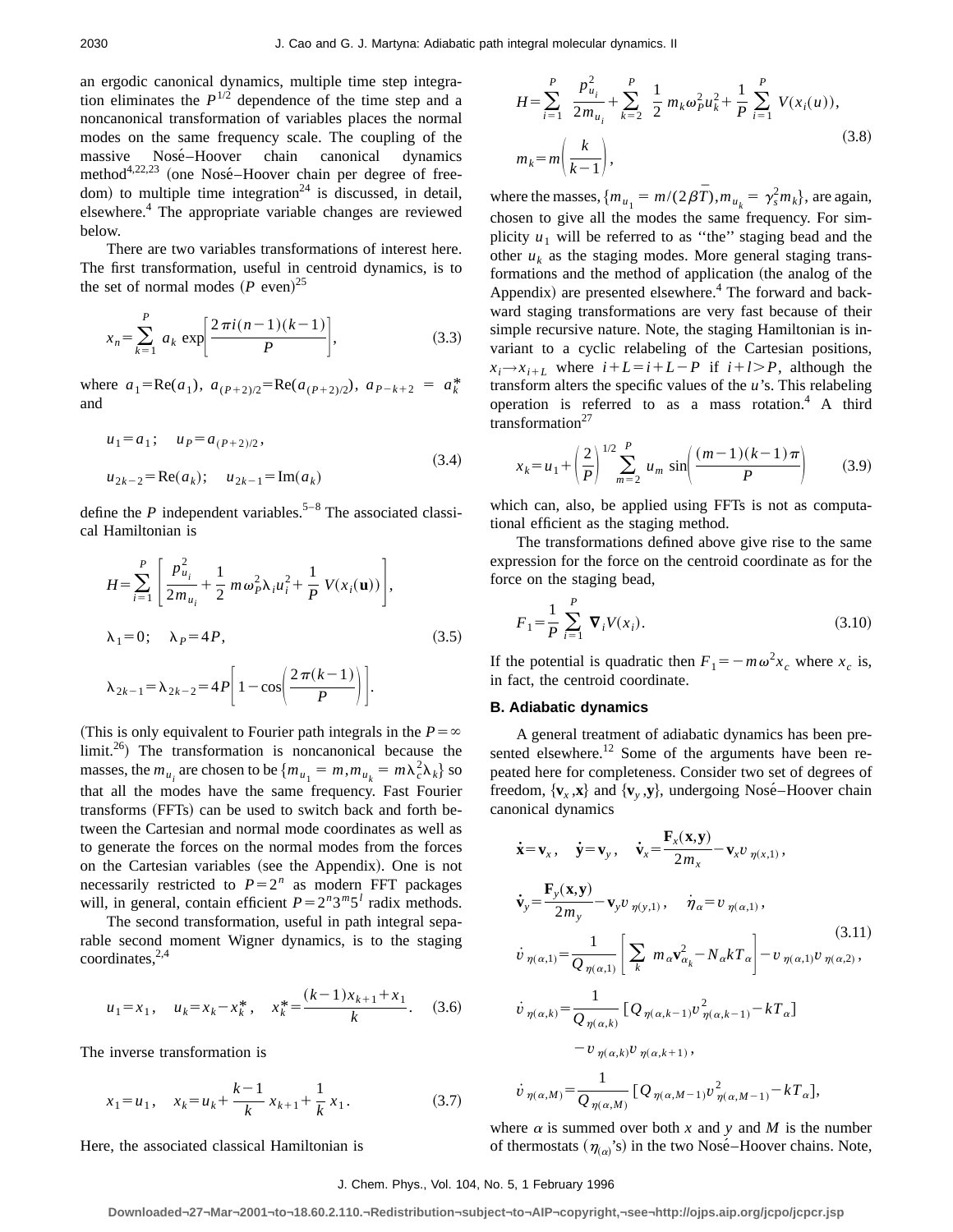different temperatures,  $T_x/T_y$ , have been associated with the *x*/*y* degrees of freedom. The Liouville operator for this dynamics is

$$
iL = iL_x + iL_y + iL_x^{(NHC)} + iL_y^{(NHC)},
$$
  
\n
$$
iL_x = \mathbf{v}_x \cdot \nabla_x + \frac{\mathbf{F}_x(\mathbf{x}, \mathbf{y})}{2m_x} \cdot \nabla_{v_x} - v_{\eta(x,1)} \mathbf{v}_x \cdot \nabla_{v_x},
$$
  
\n
$$
iL_y = \mathbf{v}_y \cdot \nabla_y + \frac{\mathbf{F}_y(\mathbf{x}, \mathbf{y})}{2m_y} \cdot \nabla_{v_y} - v_{\eta(y,1)} \mathbf{v}_y \cdot \nabla_{v_y},
$$
\n(3.12)  
\n
$$
iL_{\alpha}^{(NHC)} = \sum_{k=1}^{M} v_{\eta(\alpha,k)} \frac{d}{d \eta_{(\alpha,k)}}
$$
\n
$$
+ G(\mathbf{v}_{\alpha}, N_{\alpha}, T_{\alpha}, Q_{(\alpha,1)}) \frac{d}{d v_{\eta(\alpha,1)}}
$$
\n
$$
+ \sum_{k=2}^{M} G(v_{\eta(\alpha,k-1)}, 1, T_{\alpha}, Q_{(\alpha,k)}) \frac{d}{d v_{\eta(\alpha,k)}}
$$
\n
$$
- \sum_{k=1}^{M-1} v_{\eta(\alpha,k)} v_{\eta(\alpha,k+1)} \frac{d}{d v_{\eta(\alpha,k)}}
$$
\n
$$
G(\mathbf{v}, N, T, Q) = \frac{1}{Q} \left[ \sum_{k=1}^{N} m_k \mathbf{v}_k \cdot \mathbf{v}_k - NkT \right].
$$

In the limit that the **x** variables are moving fast compared to the **y** variables, the evolution operator for the dynamics can be written as

$$
\exp[iL\Delta t] = \exp\left[(iL - iL^{(\text{ref})})\frac{\Delta t}{2}\right] \exp[iL^{(\text{ref})}\Delta t]
$$

$$
\times \exp\left[(iL - iL^{(\text{ref})})\frac{\Delta t}{2}\right],
$$

$$
iL^{(\text{ref})} = iL_y + iL_y^{(\text{NHC})} - \frac{\mathbf{F}_y(\mathbf{x}, \mathbf{y})}{2m_y} \cdot \nabla_{v_y}.
$$

The solution to the equations of motion for the **y** subsystem determined from this approximate evolution operator is,

$$
\mathbf{y}(\Delta t) = \mathbf{y}^{(\text{ref})}[\mathbf{y}(0), \mathbf{v}_{y}(\Delta t/2), \mathbf{v}_{\eta_{y}}(0); \Delta t],
$$
\n
$$
\mathbf{v}_{y}(\Delta t) = \mathbf{v}_{y}^{(\text{ref})}[\mathbf{y}(0), \mathbf{v}_{y}(\Delta t/2), \mathbf{v}_{\eta_{y}}(0); \Delta t]
$$
\n
$$
+ \frac{1}{m_{y}} \int_{0}^{\Delta t/2} dt' \mathbf{F}_{y} {\mathbf{x}^{(\text{adb})}}
$$
\n
$$
\times [\mathbf{x}(\Delta t/2), \mathbf{v}_{x}(\Delta t/2), \mathbf{v}_{\eta_{x}}(\Delta t/2); t'], \mathbf{y}(\Delta t) ],
$$
\n(3.13)

$$
\mathbf{v}_y(\Delta t/2) = \mathbf{v}_y(0) + \frac{1}{m_y} \int_0^{\Delta t/2} dt' \mathbf{F}_y\{\mathbf{x}^{(adb)}\}
$$

$$
\times [\mathbf{x}(0), \mathbf{v}_x(0), \mathbf{v}_{\eta_x}(0); t'], \mathbf{y}(0)].
$$

The functions  $\mathbf{x}^{(adb)}[\mathbf{x}', \mathbf{v}'_x, \mathbf{v}'_{\eta_x}; \mathbf{y}'; t]$  and  $\mathbf{v}_x^{\mathbf{C}}$  $\mathbf{v}_x^{(adb)}$  $\times [\mathbf{x}', \mathbf{v}'_x, \mathbf{v}'_{\eta_x}; \mathbf{y}; t]$  denote the positions and velocities at time, *t*, obtained from the Nosé–Hoover chain dynamics of the **x** subsystem with potential energy,  $V(\mathbf{x}, \mathbf{y})$ , at fixed **y**<sup>'</sup> and initial condition,  $\{x', v'_x, v'_{\eta_x}\}$ . Similarly, the functions labeled, superscript (ref), refer to the action of the reference Liouville operator,  $iL^{(ref)}$ , on the **y** subsystem. If the time averages in the integrals are taken to the phase space averages than [i.e., the (adb) dynamics is "ergodic" on this time scale]

$$
\mathbf{y}(\Delta t) = \mathbf{y}^{(\text{ref})} \Bigg[ \mathbf{y}(0), \mathbf{v}_{y}(0)
$$
  
+ 
$$
\frac{\Delta t}{2\beta_{x}m_{y}} \nabla_{y} \log[Q_{x}(\beta_{x}, \mathbf{y}(0))], \mathbf{v}_{\eta_{y}}(0); \Delta t \Bigg],
$$
  
(3.14)  

$$
\mathbf{v}_{y}(\Delta t) = \mathbf{v}_{y}^{(\text{ref})} \Bigg[ \mathbf{y}(0), \mathbf{v}_{y}(0)
$$
  
+ 
$$
\frac{\Delta t}{2\beta_{x}m_{y}} \nabla_{y} \log[Q_{x}(\beta_{x}, \mathbf{y}(0))], \mathbf{v}_{\eta_{y}}(0); \Delta t \Bigg]
$$
  
+ 
$$
\frac{\Delta t}{2\beta_{x}m_{y}} \nabla_{y} \log[Q_{x}(\beta_{x}, \mathbf{y}(\Delta t))],
$$

where  $Q_{x}(\beta_{x}, y)$  is the canonical partition function of the **x** degrees of freedom at temperature,  $kT_x = 1/\beta_x$  at fixed *y*. Furthermore, in the limit  $\Delta t$  goes to zero with the condition that the the mass of the **x** degrees of freedom is taken to zero fast enough that the time averages may be replaced by phase space averages, the evolution operator for reduced dynamics  $(i.e., the  $y$  subsystem) can be written as,$ 

$$
\exp\left(\frac{\Delta t \overline{\mathbf{F}}(\mathbf{y})}{2m_y} \cdot \nabla_{v_y}\right) \exp\left(\left[i\overline{L} - \frac{\overline{\mathbf{F}}(\mathbf{y})}{m_y} \cdot \nabla_{v_y}\right] \Delta t\right)
$$

$$
\times \exp\left(\frac{\Delta t \overline{\mathbf{F}}(\mathbf{y})}{2m_y} \cdot \nabla_{v_y}\right) = \exp(i\overline{L}\Delta t), \tag{3.15}
$$

where

$$
i\bar{L} = \mathbf{v}_{y} \cdot \nabla_{y} - v_{\eta_{(y,1)}} \mathbf{v} \cdot \nabla_{v_{y}} + \frac{\overline{\mathbf{F}}(\mathbf{y})}{m_{y}} \nabla_{v_{y}} + iL_{\text{NHC}}^{y},
$$
  

$$
\overline{\mathbf{F}}(\mathbf{y}) = -\nabla_{y} \overline{V}(\mathbf{y}; \beta_{x}),
$$
  

$$
\overline{V}(\mathbf{y}; \beta_{x}) = -\frac{1}{\beta_{x}} \log[Q_{x}(\beta_{x}, \mathbf{y})].
$$
 (3.16)

The analysis presented above demonstrates that under appropriate conditions, the slow subsystem, the **y**, at temperature,  $T<sub>v</sub>$ , can be made to move on the potential of mean force generated by the fast subsystem, the **x**, at temperature,  $T_r$  (i.e.,  $V(y;\beta_r)$ ). The traditional Car–Parrinello method<sup>11</sup> corresponds to  $T_x$  small so that  $V(y;\beta_x)$  is at a minimum with respect to the **x**. The methods of this paper require  $T_y = T_x$ . The third limit,  $T_y \ll T_x$ , the parametric minimization of the potential of mean force (i.e.  $V(y;\beta)$  is minimized with respect to  $\mathbf{y}$ ), is, also, of use in some applications.

## **C. Adiabatic centroid and Wigner PIMD**

Centroid/separable Wigner semiclassical dynamics requires the centroid/staging degree of freedom to move on the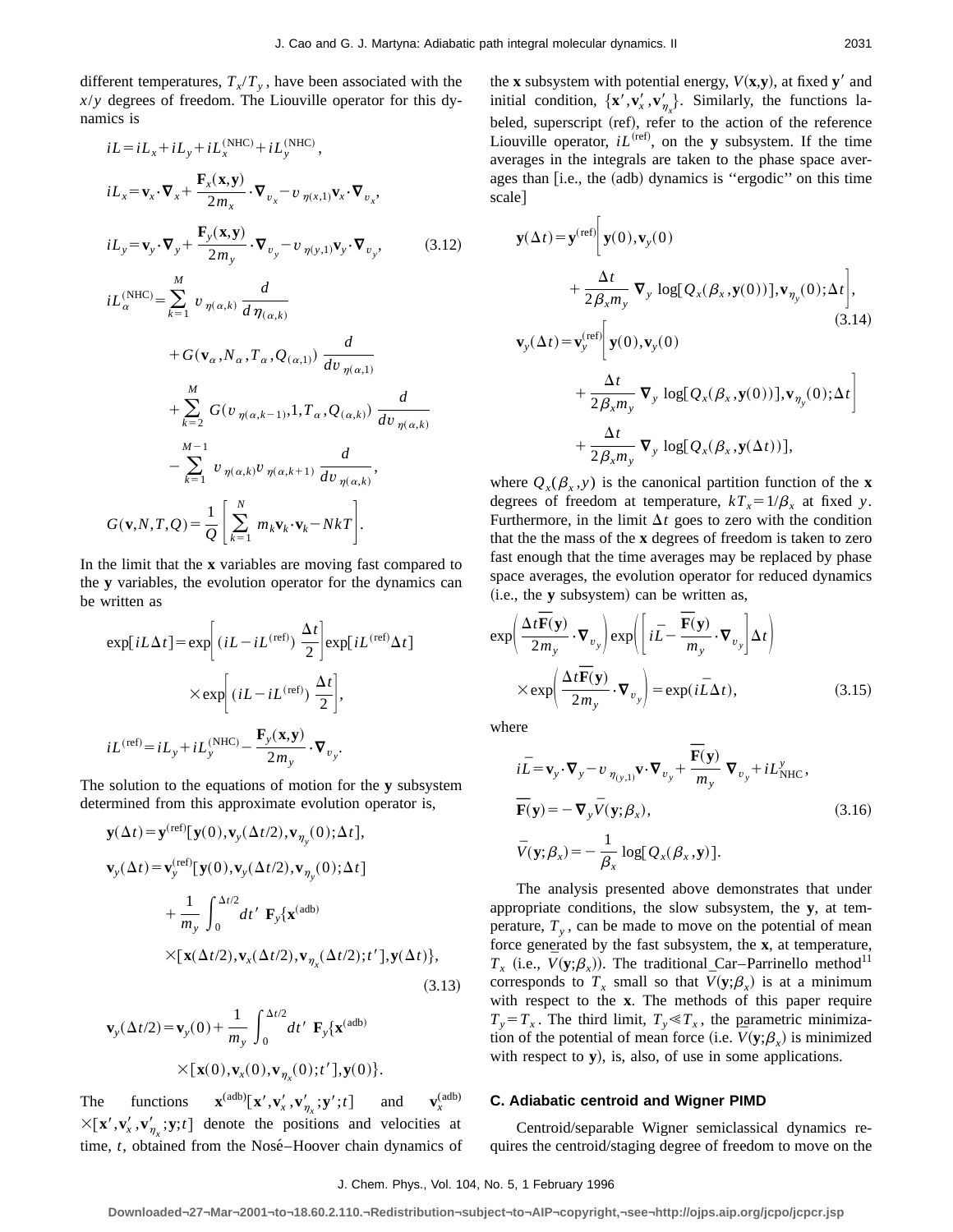

FIG. 1. (a) The real part of the position–position correlation function,  $C_{xx}(t)$  for the model Hamiltonian, Eq.  $(4.1)$  calculated using ACPIMD. The time scale ratios, 1:1, the solid line, 4:1, the short dotted line, and 16:1, the long dashed lined are shown. (b) The real part of the position–position correlation function calculated using ASWPIMD. The time scale ratios, 1:1, the solid line, 4:1, the short dotted line, and 16:1, the long dashed lined are shown.

potential of mean force formed by the other modes in the problem. The coordinate systems defined in Sec. (III A), conveniently isolate the centroid/staging coordinates. It is, therefore, only necessary to adjust the parameter,  $\gamma_\alpha$ , present in the masses of the normal/staging modes so that the massive Nosé–Hoover canonical dynamics of these subsidiary degrees of freedom is fast compared to the motion of desired the centroid/staging coordinate. No other programming or algorithmic changes are required.

It is not possible to straightforwardly apply an adiabatic dynamics method to generate, the nonseparable Wigner semiclassical dynamics because equations of motion

$$
\ddot{x} = \frac{F^{(\text{eff})}(x;\beta)m^{(\text{eff})}(x;\beta)}{\left[\bar{m}^{(\text{eff})}(\beta)\right]^2} + \frac{\dot{x}^2}{2} \frac{d \log[m^{(\text{eff})}(x;\beta)]}{dx}
$$
\n(3.17)

contain terms like  $\langle F^{(eff)}(x;\beta)\rangle\langle m^{(eff)}(x;\beta)\rangle$ . This situation requires the introduction of two independent path integral polymer chains and is quite a challenging numerical problem. However, in one dimensional systems, the effective mass can be independently enumerated and the adiabatic dynamics method directly applied (see Results section of Paper I).

## **IV. RESULTS**

In this section, the semiclassical dynamics methods, adiabatic separable second momentum Wigner and adiabatic centroid path integral molecular dynamics (ASWPIMD and ACPIMD) are tested on both model and realistic problems.

## **A. Anharmonic oscillator**

The ability of ASWPIMD and ACPIMD to efficiently produce the time correlation functions of the model Hamiltonian. $5-8$ 

$$
\hat{H} = -\frac{\hbar^2}{2m} \frac{d^2}{dx^2} + \frac{m\omega^2 x^2}{2} + gx^4,
$$
\n(4.1)

where  $m=1$ ,  $\omega=1$ ,  $g=0.1$ ,  $m^{(eff)}=0.325$ , at temperature,  $\beta \hbar \omega = 5$ , is examined. The path integral was discretized into  $P = 128$  beads or imaginary time slices. In both methods, a time step of  $0.08\gamma_{\alpha}/\omega$  where  $\gamma_{\alpha}$  is the adiabaticity control parameter, was employed. Six hundred runs of length 16 harmonic periods were performed for each value of  $\gamma_a$  and used to generate the time correlation functions. In the centroid method, the velocity of the centroid coordinate (only) was resampled at the beginning of each run while in the Wigner method the velocity resampling of the staging bead



FIG. 2. (a) The velocity autocorrelation function of the molecular center of mass in fluid *para*-hydrogen at the state point,  $\{T=25 \text{ K}, \bar{V}=31.7 \}$  $\text{cm}^3 \text{ mol}^{-1}$ , calculated using ACPIMD. The time scale ratios, 1:1, the solid line,  $4:1$ , the short dotted line and  $16:1$  the long dashed line are shown.  $(b)$ The velocity autocorrelation function of the molecular center of mass in fluid *para*-hydrogen at the state point,  $\{T = 25 \text{ K}, \bar{V} = 31.7 \text{ cm}^3 \text{ mol}^{-1}\}$ , calculated using ASWPIMD. The time scale ratios, 1:1, the solid line, 4:1, the short dotted line and 16:1 the long dashed line are shown.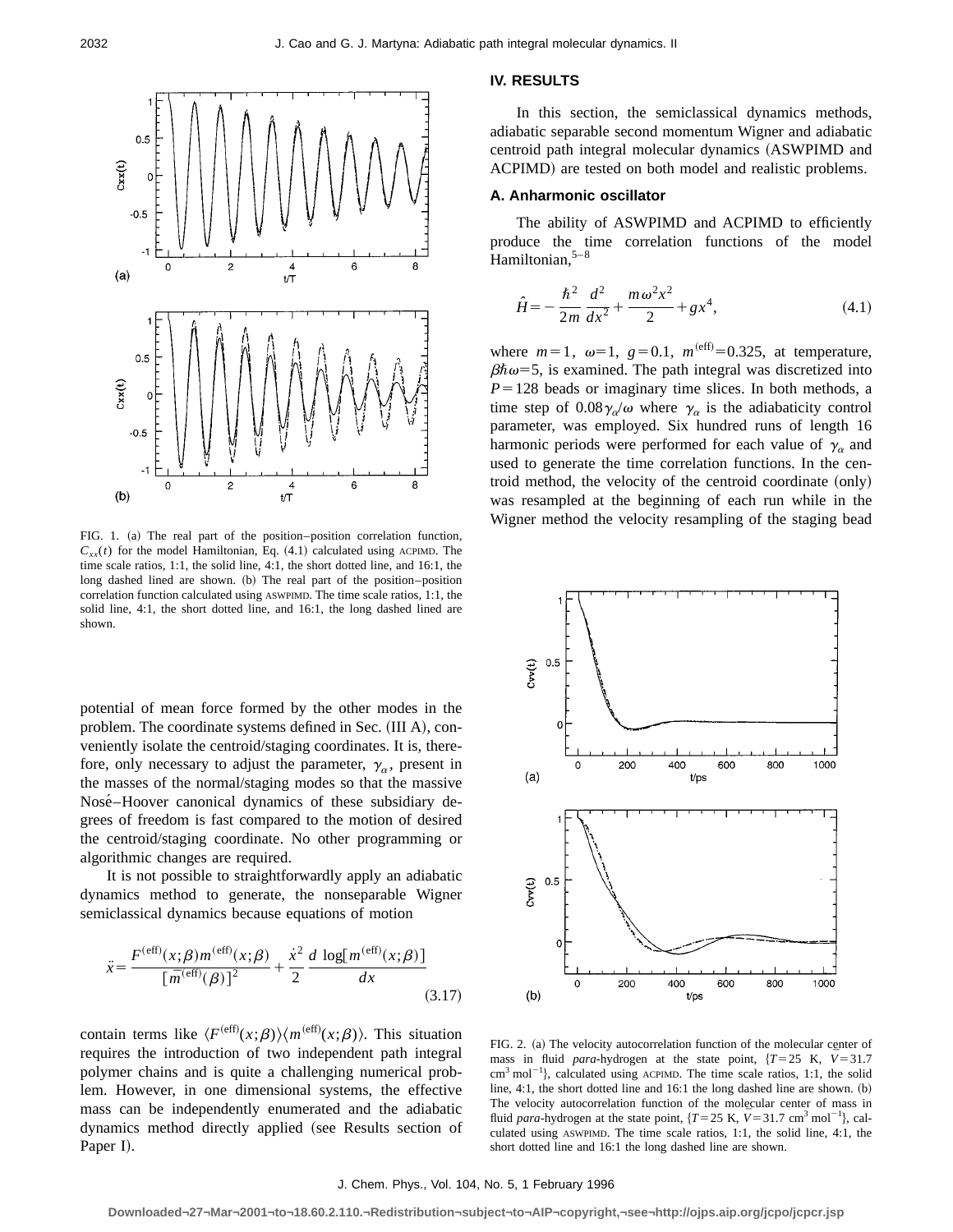



FIG. 4. The molecule center of mass pair distribution function for fluid *para*-hydrogen at  $T=25$  K treated quantum mechanically  $(\bar{V}=31.7)$  $\text{cm}^3 \text{ mol}^{-1}$ , the solid line, and treated classically ( $\bar{V} = 20.2 \text{ cm}^3 \text{ mol}^{-1}$ ), the dotted line. In both the classical and quantum calculations, the average pressure is approximately zero.

FIG. 3. (a) The Kubo transformed mean square displacement of the molecular center of mass in fluid *para*-hydrogen at the state point  ${T = 25 K}$ ,  $\bar{V}$ =31.7 cm<sup>3</sup> mol<sup>-1</sup>}, calculated using centroid dynamics, the solid line, Wigner staging dynamics, the dotted line, and classical dynamics  $(V=31.7)$  $cm<sup>3</sup> mol<sup>-1</sup>$ ), the long dashed line. (b) The velocity autocorrelation function of the molecular center of mass in fluid *para*-hydrogen at the state point  ${T = 25 K, \bar{V} = 31.7 cm<sup>3</sup> mol<sup>-1</sup>},$  calculated using centroid dynamics, the solid line, Wigner staging dynamics, the dotted line and classical dynamics  $(\bar{V} = 31.7 \text{ cm}^3 \text{ mol}^{-1})$ , the long dashed line.

coordinate was supplemented by a mass rotation (see Sec. III). Thermostats were coupled to each of the normal/staging modes but not to the centroid/staging bead.

The efficiency of the two numerical techniques, ASW-PIMD and ACPIMD, is directly related to the ''separability'' of the forces in the two coordinate systems, staging and normal modes, respectively. In Sec. III, it was shown that the preaveraged expressions for the force on the staging bead and the centroid coordinate are the same,  $F_{\text{pre}}$  $=(1/P)\sum_{i=1}^{P} F_i(x_i)$ . For a harmonic oscillator, the centroid force is completely decoupled from the other centroid variables,  $F_{\text{pre}}=-\omega wx_c$ , while the staging modes are strongly coupled. Therefore, ASWPIMD may require a larger adiabatic separation (smaller  $\gamma_{\alpha}$ ) than ACPIMD. In Fig. 4, the convergence of the two methods with increasing adiabatic separation (decreasing  $\gamma_{\alpha}$ ) is shown for the anharmonic oscillator. Unsurprisingly, the centroid method converges with almost no separation while the Wigner method requires a time dilation factor of at least 4. (An *N*:1 calculation requires a time of step of  $0.08/(N\omega)$ , i.e.,  $\gamma_{\alpha} = 1/N$ .) Thus ACPIMD is about a factor of 4 times more efficient then ASWPIMD for this simple example. Finally, the surprising similarity between the correlation functions produced by the two types methods, separable second moment Wigner dynamics and the centroid dynamics, should be noted. The exact correlation function has little decay on this time scale.<sup>5,10</sup> The nonseparable Wigner dynamics gives similar results (an enumerated position dependent effective mass is employed.)

## **B. Fluid para-hydrogen**

The semiclassical dynamics methods, ACPIMD and ASWPIMD were tested on a realistic manybody problem, fluid *para*-hydrogen at the state point,  $\{T=25 \text{ K}, \overline{V}=31.7 \}$  $\text{cm}^3 \text{ mol}^{-1}$ } (approximately zero average pressure.<sup>28,29</sup> The *para*-hydrogen molecules were treated as spherical particles and a pair potential used to describe their interactions. $28-30$ The minimum of the intermolecular *para*-hydrogen pair potential occurs at  $3.44 \text{ Å}$  and the well depth is 36 K. The mass of the particles are  $m=3672$  a.u. The system size studied was  ${N=180, P=16}$  where *N* is the number of particles and *P* is the number of discretizations of the path integral. The effective mass used in the separable second moment Wigner dynamics calculation was  $m^{\text{(eff)}} = 2250$  a.u. A time steps of 7.5 $\gamma_{\alpha}$  fs was employed in all calculations. All runs were of length 75 ps. It should be noted that the ASWPIMD method can be expected to fail here as a straightforward scaling of the frequencies of all the modes is clearly too naive. The application of the higher level nonseparable Wigner dynamics to this problem is quite challenging and beyond the scope of this paper.

First, the convergence of the two methods, ACPIMD and ASWPIMD, with the degree of adiabatic separation is shown  $(Fig. 1)$ . In Fig. 2, the Kubo transformed mean square displacement of the molecular center of mass are plotted for various separations in time scale  $(\gamma_{\alpha})$ . Centroid dynamics converges with little or no adiabatic separation. Wigner dy-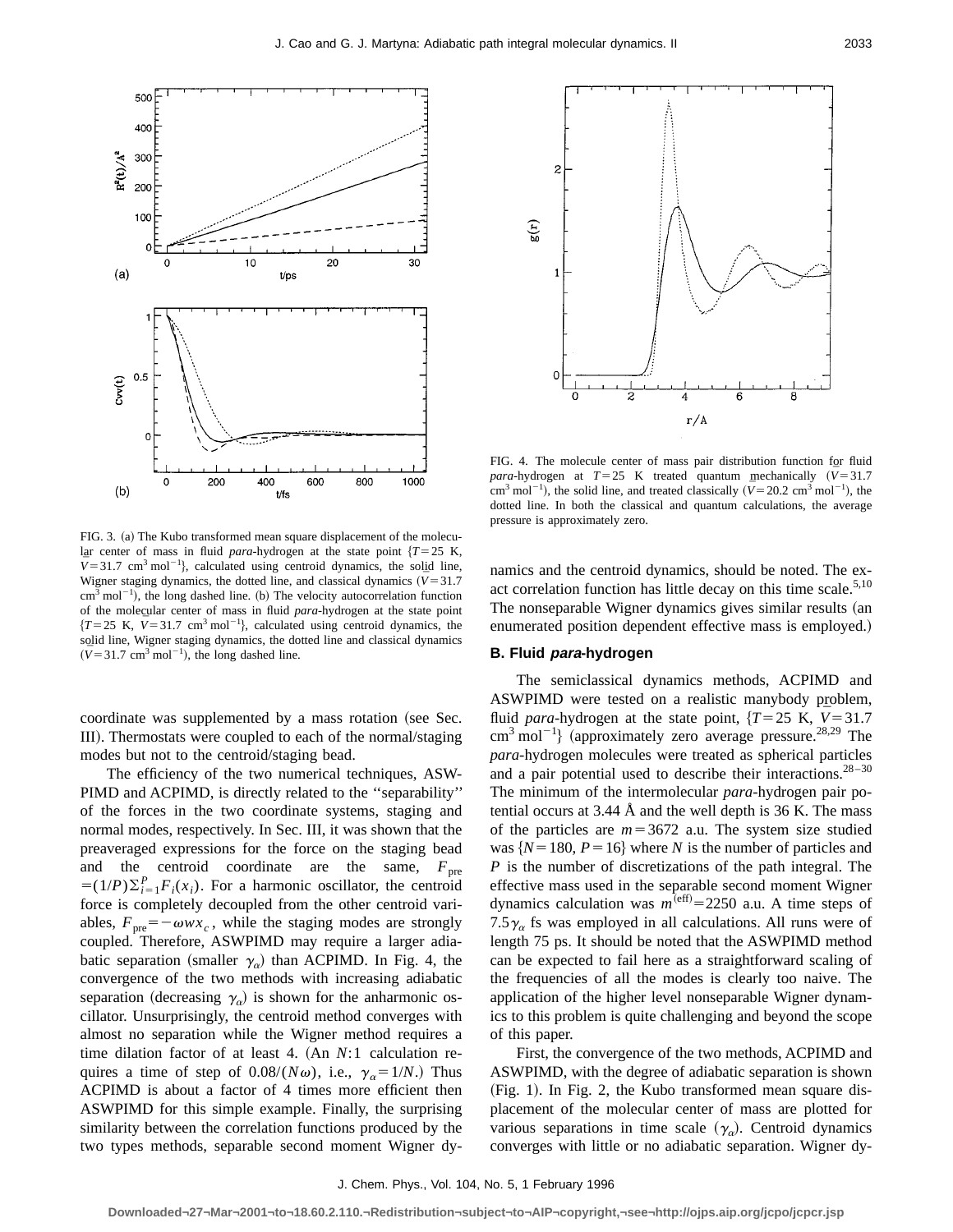TABLE I. Energetics of *para*-hydrogen,  $P_{ext}$   $\sim$  0. Qcal is the quantum path integral calculated value, Exp is the experimental value, Ccal is the corresponding value from the classical mechanics calculation, *T* is the temperature,  $\langle E \rangle$  is the total energy,  $\langle V \rangle$  is the potential energy,  $\langle KE \rangle$  is the kinetic energy and  $\langle Vol \rangle$  is the molar volume.

| Label | T(K) | $\langle E \rangle$ (K) | $\langle V \rangle$ (K) | $\langle KE \rangle$ $(K)$ | $\langle$ Vol $\rangle$ (cm <sup>3</sup> mol <sup>-1</sup> ) |
|-------|------|-------------------------|-------------------------|----------------------------|--------------------------------------------------------------|
| Ocal  | 25   | $-47$                   | $-109$                  | 62                         | 31.7                                                         |
| Ccal  | 25   | $-150$                  | $-187$                  | 38                         | 20.2                                                         |
| Exp   | 25   | $-50$                   |                         |                            | 31.2                                                         |
| Ocal  | 14   | $-73$                   | $-135$                  | 62                         | 25.6                                                         |
| Ccal  | 14   | $-222$                  | $-243$                  | 21                         | 16.6                                                         |
| Exp   | 14   | $-75$                   |                         |                            | 26.2                                                         |

namics requires a time dilation factor of approximately 4.

Next, the results of centroid dynamics and separable second moment Wigner dynamics are compared both to each other and classical mechanics. In Fig. 3, the Kubo transformed mean square displacement of the molecular center of mass and the molecular center of mass velocity autocorrelation function, calculated using the centroid method, the separable second moment Wigner method, as well as simple classical dynamics are presented. In the classical calculations, a molar volume of,  $\bar{V}^{(\text{class})} = 20.2 \text{ cm}^3 \text{ mol}^{-1}$ , was used so that the average pressure of the classical system is approximately zero.<sup>28</sup> The quantum and classical molecular center of mass pair distribution functions (structure) are compared in Fig. 4 and the thermodynamic data is presented in Table  $I^{28,29}$ 

The classical structure, dynamics and thermodynamics of *para*-hydrogen are completely different from their corresponding quantum mechanical counterparts (see Figs. 3 and 4 and in Table I). For example, the first peaks in the radial distribution and the zero pressure molar volumes differ by factors of 1.5 and diffusion coefficients by a factor of  $3.^{28,29}$ The classical and quantum velocity autocorrelation functions are also different. Unsurprisingly, classical mechanics is unable to describe the properties of fluid *para*-hydrogen.

The centroid and separable second moment Wigner method, also, give different results for the dynamical properties examined here. The centroid seems to be in good agreement with experiment,  $D=1.6$  Å<sup>2</sup> ps<sup>-131</sup> while the separable second moment Wigner method is off by approximately 40%. Additional calculations at  $\{T=14 \text{ K}, V=25.6\}$ 

TABLE II. Diffusion Coefficients of *para*-hydrogen,  $P_{ext}$   $\sim$  0. Qcal<sub>*W*</sub> is the value obtained from Wigner dynamics, Qcal<sub>C</sub> is the value obtained from centroid dynamics, Exp is the experimental value, Ccal is the corresponding classical value.

| Label    | T(K) | $D\;({\rm \AA}^{2}/\mathrm{ps})$ |
|----------|------|----------------------------------|
| Qcalw    | 25   | 2.2                              |
| $Qcal_C$ | 25   | 1.5                              |
| Ccal     | 25   | 0.5                              |
| Exp      | 25   | 1.6                              |
| Qcalw    | 14   | 0.55                             |
| $Qcal_C$ | 14   | 0.35                             |
| Ccal     | 14   |                                  |
| Exp      | 14   | 0.4                              |

 $\text{cm}^3 \text{ mol}^{-1}$ } (again, approximately zero average pressure<sup>28,29</sup>) show that the centroid method is in agreement with experiment while the Wigner based method has incurred about 40% error. At 14 K, the classical system is a solid. As stated above, the separable second moment Wigner method is likely in error because simply scaling frequencies by a constant factor is a rather poor approximation. Application of the higher level nonseparable Wigner semiclassical dynamics to this system awaits further methodological development.

## **V. CONCLUSIONS**

Numerical algorithms are developed for use with centroid dynamics and the separable second moment Wigner dynamics. The algorithms were found to be stable and efficient on both model and realistic problems. The centroid method, in particular, seems to give good results with little or no overhead. The overhead of the Wigner based method is approximately a factor of four. The two methods give remarkably similar results for the one dimensional model problem but behave differently in the nontrivial calculation of the properties of fluid *para*-hydrogen as expected. The centroid method seems to be give good agreement with experiment. Therefore, the structure and to a reasonable approximation to dynamics can be efficiently obtained in quantum mechanical manybody systems within the centroid framework. It will be of interest to see if the nonseparable Wigner theory is capable of correcting the results of the more basic second moment variant.

## **ACKNOWLEDGMENTS**

This work was supported by startup funds provided by Indiana University and a grant from the Petroleum Research Fund (ACS-PRF 28968-G6). The authors would like to thank Professor Gregory Voth for comments on this work.

#### **APPENDIX**

Here, is the series of logical steps necessary to implement the centroid PIMD algorithm.

- To get the forces on the normal modes:
- $(1)$  Set the real part of a complex vector equal to the Cartesian force  $(I=1, P)$ .
- ~2! Set the imaginary part of the complex vector equal to zero  $(I=1, P)$ .
- ~3! Perform an unscaled backward fast Fourier transform on the vector.
- $(4)$  The force on the  $(1)$ st mode is the real part of the 1st element of the transformed vector.
- $(5)$  The force on the  $(P)$ th mode is the real part of the  $(P)$  $2+1$ )th element of the transformed vector.
- $(6)$  The force on the  $(1)$ st mode (the centroid) is the real part of the 1st element of the transformed vector.
- $(7)$  The force on the  $(2I-2)$ th mode is twice the real part of the *I*th element of the transformed vector  $(I=2, P/2)$ .